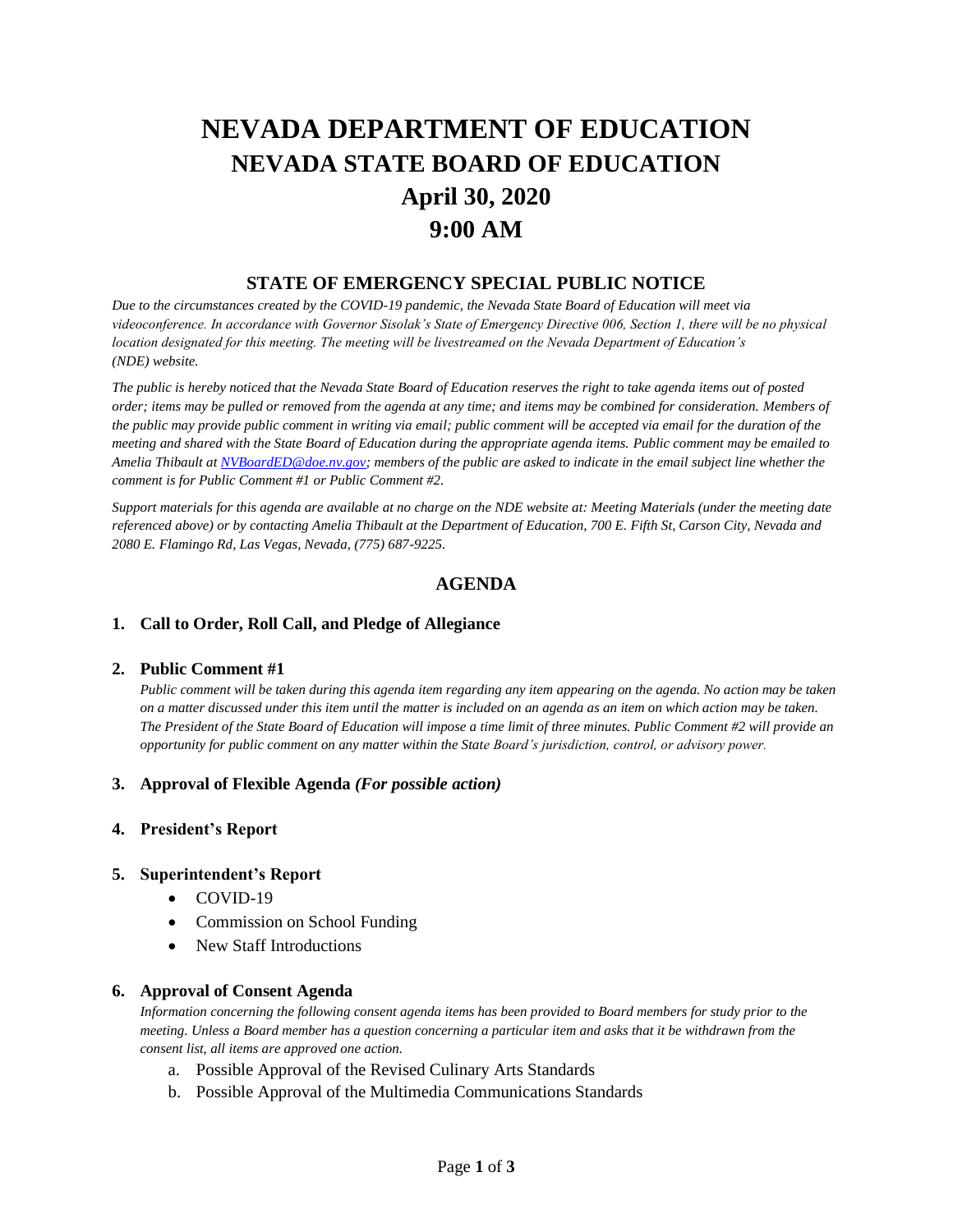- c. Possible Approval of the Appointment Terms for Mr. Don Soifer and Dr. Tonia Holmes-Sutton to the State Public Charter School Authority Board
- d. Possible Approval of Instructional Materials for Carson City School District
	- i. Career and Technical Education (CTE) Health Science and Public Safety
	- ii. CTE Education, Hospitality, and Human Services
- e. Possible Approval of Board Meeting Minutes from March 12, 2020
- 7. **Information, Discussion, and Possible Action regarding Amendments to Work-Based Learning Plans** *(Information/Discussion/For Possible Action)*

In accordance with Declaration of Emergency Directive 014, the Board may approve amendments to work-based learning plans that were previously approved per NRS 389.167 Section 2. The amendments will allow students to receive credit to be eligible for the College and Career Ready Diploma despite COVID-19-related workplace closures.

- Craig Statucki, Director, Career Readiness, Adult Learning & Education Options
- 8. **Information, Discussion, and Possible Action regarding the Statewide Plan for the Improvement of Pupils** *(Information/Discussion/For Possible Action)*

In accordance with NRS 385.111, the Board will receive a presentation of the final 2020 Statewide Plan for the Improvement of Pupils (STIP) for possible approval.

- Jhone M. Ebert, Superintendent of Public Instruction
- Jessica Todtman, Chief Strategy Officer
- Sarah Nick, Management Analyst to the Superintendent
- 9. **Information, Discussion, and Possible Approval of the Teach Nevada Scholarship Awards** *(Information/Discussion/For Possible Action)*

The Board will receive a presentation regarding current available funds for Teach Nevada Scholarship (TNVS) awards and requests for fiscal year 2021 pursuant to NRS 391A.550 – NRS 391A.590. Possible action may include awarding scholarships to various State-approved traditional and/or alternative route to licensure teacher preparation programs.

• Jeff Briske, Education Programs Professional, Office of Educator Development, Licensure, and Family Engagement

# **10. Information and Discussion regarding Ratios for Specialized Instructional Support Personnel (***Information/Discussion)*

The Board will receive a presentation regarding non-binding recommended ratios for Specialized Instructional Support Personnel pursuant to Senate Bill 89 (2019). This is a follow-up to the presentation provided during the March 12, 2020 meeting.

• Amber Reid, Education Programs Professional, Office for a Safe and Respectful Learning Environment

# **11. Information and Discussion regarding the Coronavirus Aid, Relief, and Economic Security Act (CARES Act) (***Information/Discussion)*

The Board will receive a presentation regarding the federal CARES Act and its anticipated impact on Nevada's education system.